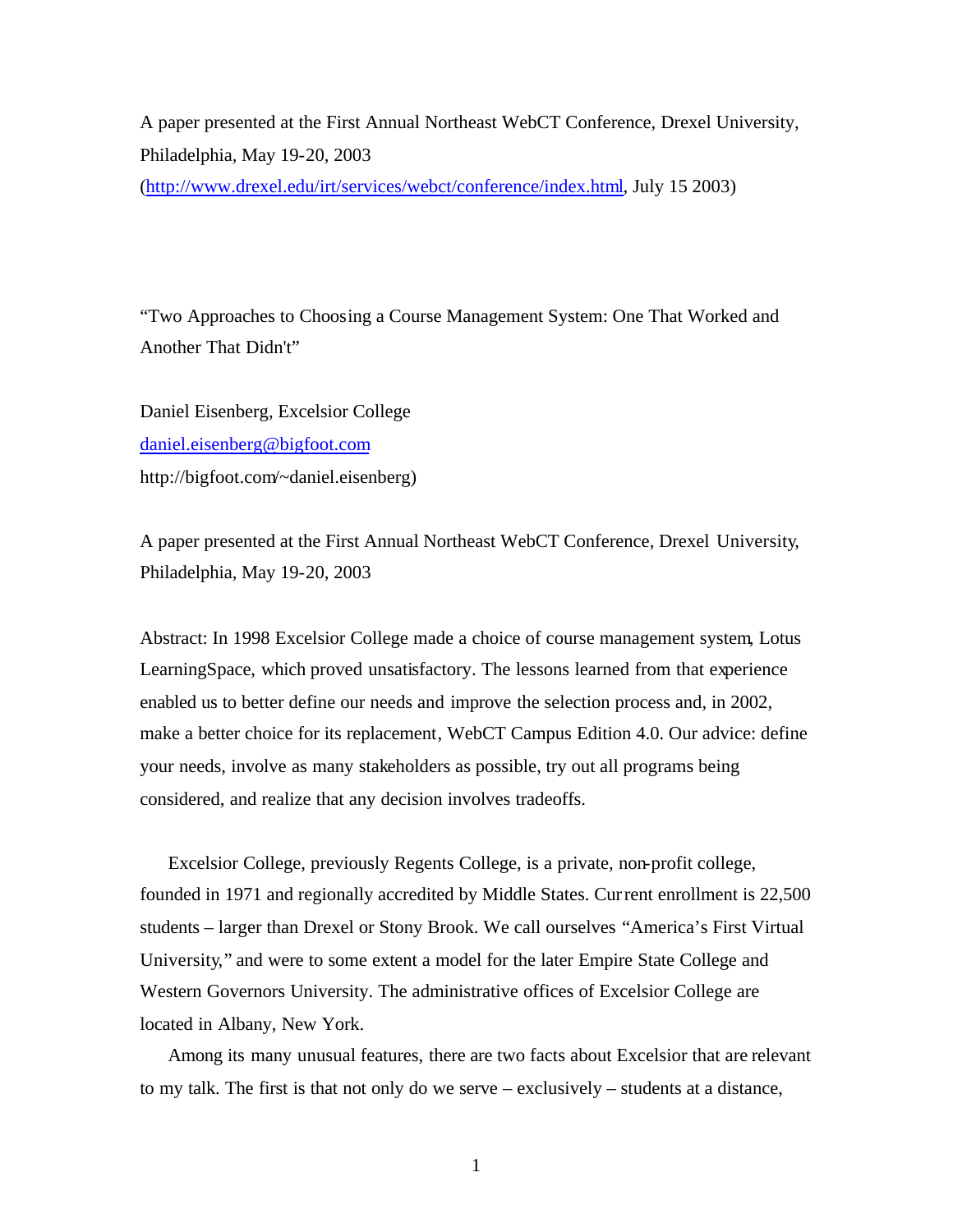our faculty are also at a distance. Most are in the northeast, but many are scattered all over the country. They teach for us online, and assemble as a body infrequently. While this complicates the logistics, it allows us to employ the best faculty wherever they may be located, and without need for them to relocate.

The second fact is that Excelsior is the only regionally accredited college in the country with no undergraduate courses. More precisely, since there are a small number of graduate-school-only institutions: of colleges with undergraduate degree programs, we are the only one with no courses. You may wonder how there can be a college with no undergraduate classes. That would be the subject of a different talk (refer to our Web site). In fact it works quite well, which is why we are growing, struggling to keep up with enrollment and our budget currently has a healthy surplus. We do have degree programs, and requirements, and we do have faculty.

Excelsior does offer instruction at the graduate level. This instruction is 100% online – we do not even have any classrooms.

When we started offering online graduate courses in 1998, the college had no previous experience offering instruction of any sort. (In fact, the College was not even completely comfortable with the concept.) So the selection and implementation of a course platform coincided with the creation of our first courses, and with all the decisions that offering courses for the first time required.

We chose Lotus LearningSpace, at that time in Version 3. The way we selected LearningSpace is a textbook case of the wrong way to go about it. The short version of the decision is that the choice was made by the head of our computer department. More accurately, the academics in the College were not in a position to select and make the case for any alternative platform.

Part of our problem was that we made the choice quickly. There were reasons for this: we were waiting for regulatory approval, and when we received it we wanted to launch without further delay our long-awaited M.A. program. Still, we did not use well the few months that we had.

In retrospect, we did not know what our needs were. There was no process of trying to analyze them. Remember that the College had never offered any courses. Once the courses had been launched we made substantial changes to them, in assignments, means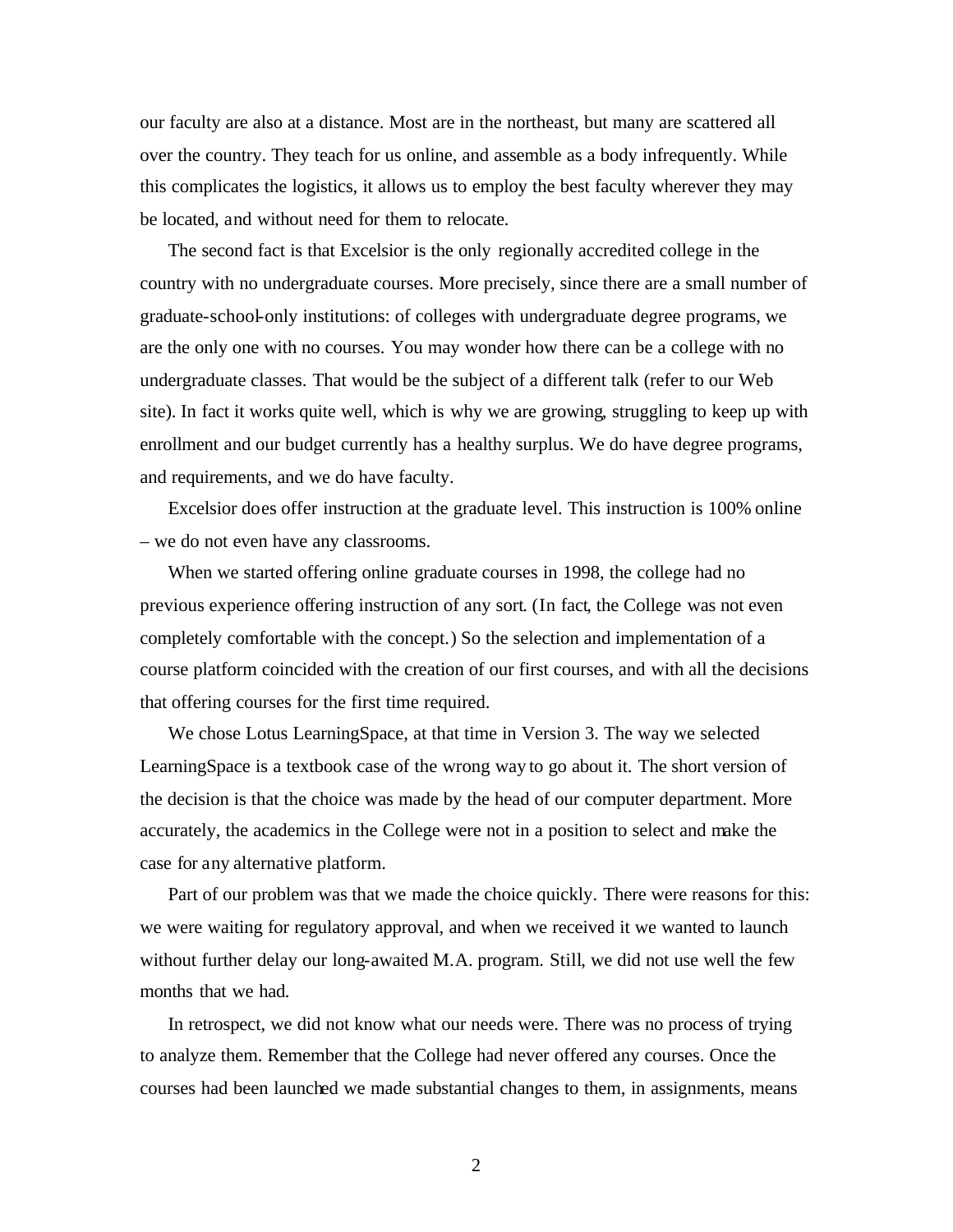of assessment, and degree of faculty involvement. We added student papers, which were not a component of the original courses. As a result of student requests we added synchronous chat, which is now a key component of many of our graduate courses.

There was no systematic examination of a variety of course platforms. There were no presentations by vendors, no demonstrations, no training until after the decision was made. LearningSpace was set up on a workstation for examination, but that was it.

As a result, while the decision was formally made by the Academic Vice President, she followed the recommendation from the technical staff. They recommended choosing Lotus LearningSpace because we already made extensive use of other Lotus products: Notes (for email) and Domino (server platform). Therefore the installation and support costs were expected to be less. Also Lotus was a known "name" and a well-established company, whereas other alternatives came from small start-ups.

This selection turned out to have been a poor one; some would call it disastrous. Faculty hated it, and some gave up on it. In LearningSpace 3, course designers had to download a separate client. Faculty who were designers had to log in to our network from a distance, a complex procedure that they had never had to do before. The College had never been asked to support this type of faculty access, and was arguably unprepared for it. For example, at the time Excelsior provided no telephone technical support.

Another serious issue for faculty was that LearningSpace did not support the Macintosh operating system. While the College is almost exclusively a Windows environment, some faculty at other locations – we learned after launching LearningSpace – had Macs, liked them very much, and were not at all happy about having to move to another platform to teach for us.

Then there were usability issues. The interfaces seen by students and designers were different. To see the effect of a change, a designer had to log out, log back in as a student, see the result, log back out and log back in as designer. No changes could be made in a course without taking it offline, making it unavailable to students.

While LearningSpace had a calendar and a gradebook, the only items which could be included on them were activities carried on through the program. There was no provision for student papers or any other than short-answer exams. Since papers and essay exams could not be entered on the calendar, students received constant misinformation from it: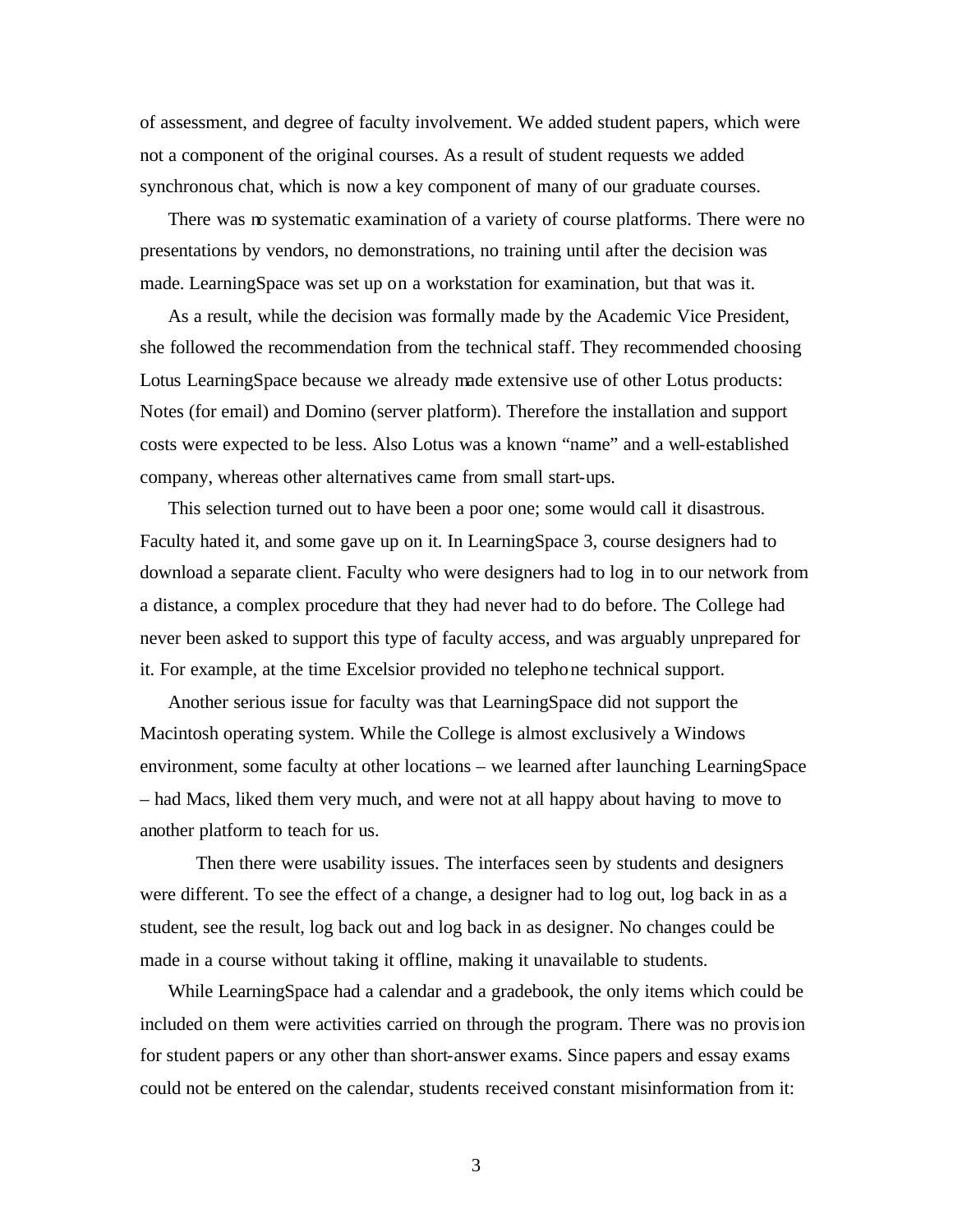that nothing was due or scheduled. We were required to enter a time estimate for every activity, but the estimates could only be in hours, not days, so we didn't use them either.

We found we were in a small niche product, without many peers to exchange experiences and advice with. We could neither buy nor sell our courses. There were no sample courses or orientation courses, unless we wrote them. There were no user groups. The Lotus Corporation provided very poor end user support; there was nothing like the extensive Web site that WebCT has.

LearningSpace had no course-wide search, no "resume" feature. It did have features we didn't need, such as the ability to launch a program as a course activity. It seems to have been created with software instruction in mind – not surprising for a product created by a software company.

By the time three months had gone by it was clear that we had serious problems with LearningSpace. My unit, the Master of Arts program, realized that given our course structure at the time, we did not need a course management system at all; we needed a bulletin board and chat system. We therefore moved our courses to WebBoard, and remained with it for two years.

The other unit at Excelsior offering courses, the School of Nursing, had a different issue, but a very serious one. When LearningSpace 4 was launched, it addressed some of the difficulties the M.A. program had with it, and we returned to using it and stayed with it through version 5, when the College as a whole discontinued LearningSpace. However, the program was rewritten from scratch with version 4, which had a completely new interface. Features of LS 3 that the School of Nursing needed, such as student team projects, were missing from the revised program. The final factor, for the School of Nursing, was a grant with an external partner that involved persons with disabilities. LearningSpace was not fully accessible to the disabled, nor did Lotus, when contacted, show much interest in correcting the shortcomings. This was the turning point for Nursing.

The technical staff also had been disappointed in LearningSpace. While it was, as predicted, easy for our staff to set up, maintenance was very cumbersome.

The decision to change course platform was made in late 2001 and early 2002. By this time we had learned a lot about what our courses were or should be, what online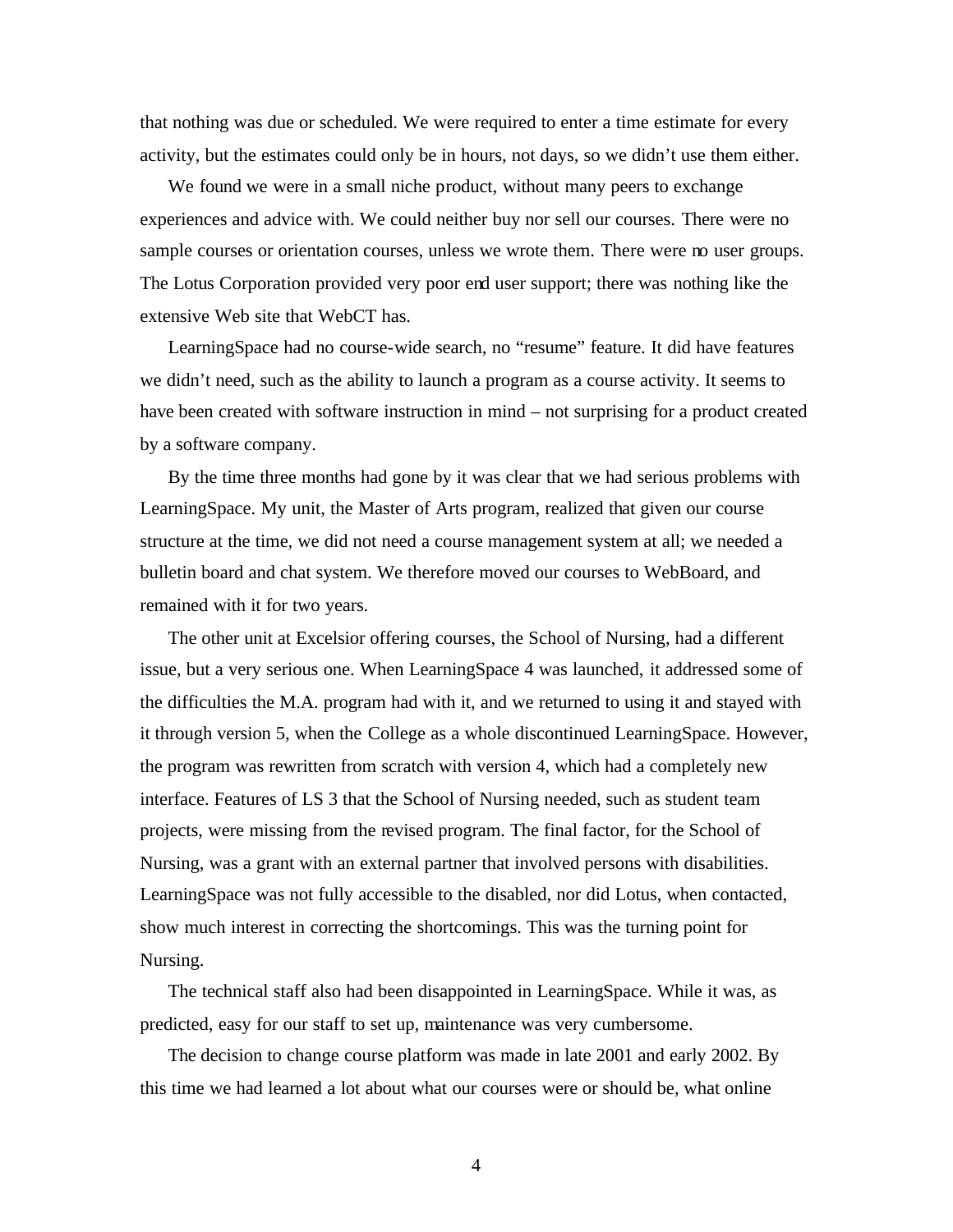activities we wanted to include, and what a course platform could and could not do. It was above all the improved understanding of what our needs were that allowed us to make a better decision.

In 2002 we were not in as much of a hurry. There was no crisis and we could examine alternatives fully. We – faculty and staff – started by making a joint list of the features that we wanted (Appendix A [sorry, not available for this online posting]).

It is interesting to note how many of these features are in fact not provided by any platform. For example, since we were making extensive use of student papers in the M.A. program, it was not uncommon to have incompatibility of files between student word processor and professor word processor. Yours truly was the resource to solve these. Since conversion is a function for software to perform, why could this ability not be built right into the course platform? For that matter, why couldn't a word processor and a citation (reference) manager just be built in? Why require the student to go to an external program? This may seem an extreme suggestion, but remember that a spelling checker was once an external program purchased from a different company than the word processor whose files it checked.

Another feature we came up with, that no program implements, is email notification of the student. Some programs, like WebCT, will remind the student of upcoming deadlines when the student logs in to the program. However, if the program could originate an email message to the student, or at least offer the option of doing so, this would help the course run more smoothly. Similarly, why couldn't the program send out an email advising of the final grade?

Leaving these pipe dreams, we had to prioritize the features we wanted. Some of them, like accommodating student papers and providing access for the disabled, were "show-stoppers" – features our software must have. Others, like a student gradebook or an email module, would be nice but were not vital.

We made the attempt to research comparisons of course platforms through literature searches in databases that dealt with academic technology – something we hadn't tried in 1998. This approach was not particularly fruitful. These programs are large and complex, and need to be installed on a server. They do so many different things – live sessions, exams, email, discussion boards, calendar, and so on – that there is a lot to evaluate. At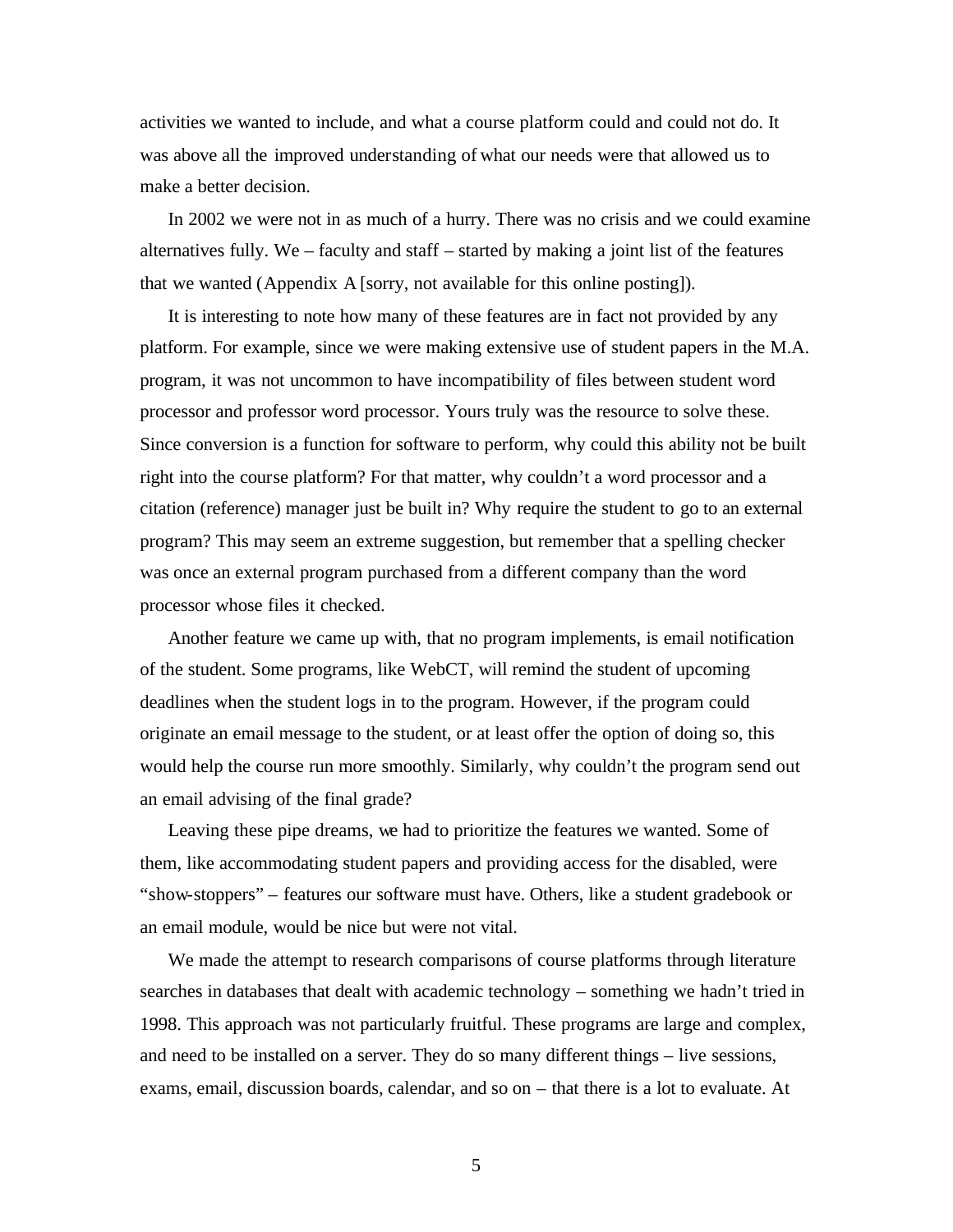the same time, just like other software, they evolve frequently into new versions. Those articles our librarian could find on the topic did not address the precise versions of the programs that we were comparing. We didn't feel that a consultant would have the expertise to help us in this decision.

We had to research the problem ourselves. So we invited vendors to do demonstrations for us, and looked at sample courses which the vendors either had already set up, or set up for us. We also had some of our students try them out as well. Anyone at Excelsior with interest in the process was welcome to participate. The result of our prioritization and experimentation can be seen in Appendix B.

In mid-2002 the College made the decision to switch to WebCT Campus edition. The decision was by consensus, and there was no one dissatisfied with the decision. The software went "up" for development purposes in September of 2002, and in January 2003 we launched the first courses in it.

The results of this improved process have been remarkable. Everyone is happy. The faculty are delighted. The technical people have many fewer support calls to deal with, the program is more stable than LearningSpace ever was, and its Sun server is less vulnerable to hackers than the Windows NT server that hosted LearningSpace. The Macintosh users are accommodated. The course is so intuitive that we no longer have, in the M.A. program, an orientation course to introduce students to the software. People have a sense of having been heard and having been involved, and all understand that any decision such as this involves tradeoffs and compromises.

In fact there are some features of LearningSpace that we miss, now that we no longer have it. We miss being able to send email to an ext ernal address from within courses, and its easier file handling, allowing direct links to course files, and its private or group chat rooms, open to a selected subset of students only. We miss, from WebBoard, the ability to subscribe to discussion board postings, receiving new postings and responding to them via email.

However, we found that we had an unexpected bonus from WebCT: it solved our problem of archiving course documents. The question of how to archive all materials on which a grade had been based – not just exams, but papers, and interchanges between the student and faculty member, anything that might come up in a grade appeal or lawsuit –